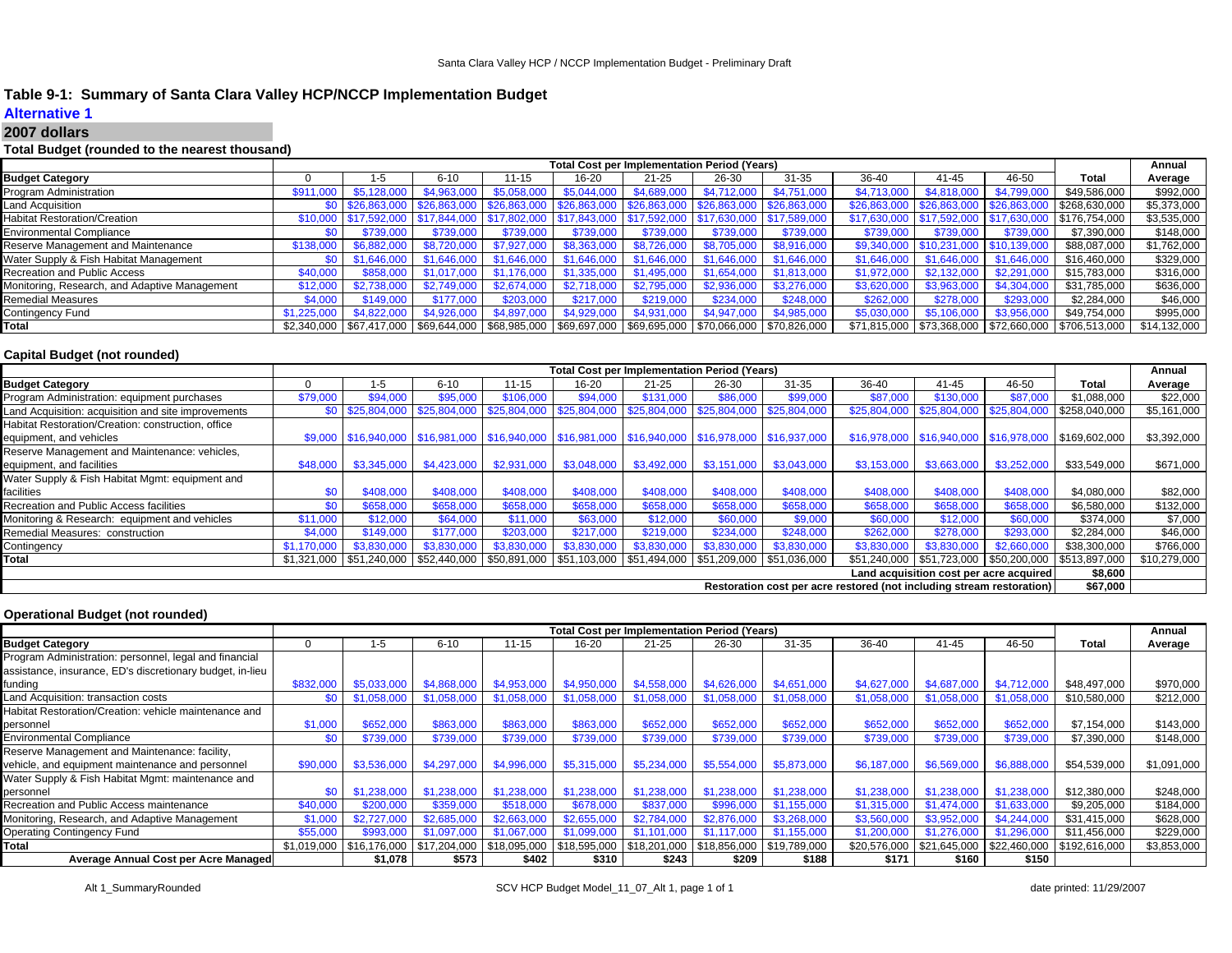# **Table 9-1: Summary of Santa Clara Valley HCP/NCCP Implementation Budget**

# **Alternative 2**

#### **2007 dollars**

### **Total Budget (rounded to the nearest thousand)**

|                                               |             |                               |                                                                          |             |             | <b>Total Cost per Implementation Period (Years)</b>              |             |                                                                                                                      |                           |                                        |              |                                                            | Annual       |
|-----------------------------------------------|-------------|-------------------------------|--------------------------------------------------------------------------|-------------|-------------|------------------------------------------------------------------|-------------|----------------------------------------------------------------------------------------------------------------------|---------------------------|----------------------------------------|--------------|------------------------------------------------------------|--------------|
| <b>Budget Category</b>                        |             | 1-5                           | $6 - 10$                                                                 | 11-15       | 16-20       | $21 - 25$                                                        | 26-30       | $31 - 35$                                                                                                            | 36-40                     | 41-45                                  | 46-50        | Total                                                      | Average      |
| Program Administration                        | \$911,000   | \$5,148,00                    | \$5,003,000                                                              | \$5.118,000 | \$5.124,000 | \$4.789.000                                                      | \$4.832,000 | \$4,890,000                                                                                                          | \$4,873,000               | \$4,997,000                            | \$4,999,000  | \$50,684,000                                               | \$1,014,000  |
| Land Acquisition                              |             | \$0 \$36.121.000 \$36.121.000 |                                                                          |             |             | $\mid$ \$36,121,000   \$36,121,000   \$36,121,000   \$36,121,000 |             | \$36,121,000                                                                                                         | \$36,121,000              | \$36.121,000                           | \$36,121,000 | $9 - $361,210,000$                                         | \$7,224,000  |
| <b>Habitat Restoration/Creation</b>           |             | $\frac{1}{2}$ \$17.592.000    | \$17,844,000   \$17,802,000   \$17,843,000   \$17,592,000   \$17,630,000 |             |             |                                                                  |             | \$17,589,000                                                                                                         | \$17.630.000 \$17.592.000 |                                        | \$17,630,000 | \$176,754,000                                              | \$3,535,000  |
| <b>Environmental Compliance</b>               | \$0         | \$739,000                     | \$739,000                                                                | \$739,000   | \$739,000   | \$739,000                                                        | \$739,000   | \$739,000                                                                                                            | \$739,000                 | \$739,000                              | \$739,000    | \$7,390,000                                                | \$148,000    |
| Reserve Management and Maintenance            | \$138,000   | \$7.042.000                   | \$8,996,000                                                              | \$8,319,000 | \$9,459,000 | \$8,824,000 \$10,032,000                                         |             | \$9,833,000                                                                                                          |                           | \$10,373,000 \$11,380,000 \$11,404,000 |              | \$95,800,000                                               | \$1,916,000  |
| Water Supply & Fish Habitat Management        | \$0         | \$1.646.000                   | \$1,646,000                                                              | \$1,646,000 | \$1,646,000 | \$1.646.000                                                      | \$1,646,000 | \$1.646.000                                                                                                          | \$1.646,000               | \$1,646,000                            | \$1,646,000  | \$16,460,000                                               | \$329,000    |
| Recreation and Public Access                  | \$40,000    | \$858,000                     | \$1.017.000                                                              | \$1.176.000 | \$1,335,000 | \$1.495.000                                                      | \$1.654.000 | \$1,813,000                                                                                                          | \$1.972,000               |                                        | \$2,291,000  | \$15,783,000                                               | \$316,000    |
| Monitoring, Research, and Adaptive Management | \$12,000    | \$2,745,000                   | \$2.766.000                                                              | \$2,696,000 | \$2.747.000 | \$2.833.000                                                      | \$2,982,000 | \$3.331.000                                                                                                          | \$3,683,000               | \$4,035,000                            | \$4,384,000  | \$32.214.000                                               | \$644,000    |
| <b>Remedial Measures</b>                      | \$4,000     | \$152,000                     | \$183,000                                                                | \$212,000   | \$231,000   | \$234,000                                                        | \$254,000   | \$271.000                                                                                                            | \$288,000                 | \$307,000                              | \$325,000    | \$2.461.000                                                | \$49,000     |
| Contingency Fund                              | \$1.651.000 | \$5,295,000                   | \$5,406,000                                                              | \$5,384,000 | \$5,453,000 | \$5,406,000                                                      | \$5.485.000 | \$5,504,000                                                                                                          | \$5,557,000               | \$5,640,000                            | \$4,071,000  | \$54,852,000                                               | \$1,097,000  |
| Total                                         |             |                               |                                                                          |             |             |                                                                  |             | \$2,766,000   \$77,338,000   \$79,721,000   \$79,213,000   \$80,698,000   \$79,679,000   \$81,375,000   \$81,737,000 |                           |                                        |              | \$82,882,000   \$84,589,000   \$83,610,000   \$813,608,000 | \$16,272,000 |

### **Capital Budget (not rounded)**

|                                                                       |                  |             |             |                                        |             | <b>Total Cost per Implementation Period (Years)</b>                                                            |                           |             |             |             |                                                      |                                                            | Annual       |
|-----------------------------------------------------------------------|------------------|-------------|-------------|----------------------------------------|-------------|----------------------------------------------------------------------------------------------------------------|---------------------------|-------------|-------------|-------------|------------------------------------------------------|------------------------------------------------------------|--------------|
| <b>Budget Category</b>                                                |                  | 1-5         | $6 - 10$    | $11 - 15$                              | 16-20       | $21 - 25$                                                                                                      | 26-30                     | $31 - 35$   | 36-40       | $41 - 45$   | 46-50                                                | Total                                                      | Average      |
| Program Administration: equipment purchases                           | \$79,000         | \$94,000    | \$95,000    | \$106,000                              | \$94,000    | \$131,000                                                                                                      | \$86,000                  | \$99,000    | \$87,000    | \$130,000   | \$87,00                                              | \$1,088,000                                                | \$22,000     |
| Land Acquisition: acquisition and site improvements                   | \$0 <sub>1</sub> |             |             |                                        |             | \$34,927,000  \$34,927,000  \$34,927,000  \$34,927,000  \$34,927,000  \$34,927,000  \$34,927,000               |                           |             |             |             | \$34,927,000 \$34,927,000 \$34,927,000 \$349,270,000 |                                                            | \$6,985,000  |
| Habitat Restoration/Creation: construction, office                    |                  |             |             |                                        |             |                                                                                                                |                           |             |             |             |                                                      |                                                            |              |
| equipment, and vehicles                                               |                  |             |             |                                        |             | \$9,000 \$16,940,000 \$16,981,000 \$16,940,000 \$16,981,000 \$16,940,000 \$16,978,000 \$16,937,000             |                           |             |             |             | \$16,978,000 \$16,940,000 \$16,978,000 \$169,602,000 |                                                            | \$3,392,000  |
| Reserve Management and Maintenance: vehicles,                         |                  |             |             |                                        |             |                                                                                                                |                           |             |             |             |                                                      |                                                            |              |
| equipment, and facilities                                             | \$48,000         | \$3,405,000 |             | $$4,498,000$ $$3,021,000$ $$3,678,000$ |             |                                                                                                                | $$3,086,000$ $$3,812,000$ | \$3,193,000 | \$3,317,000 | \$3,843,000 | \$3,446,000                                          | \$35,347,000                                               | \$707,000    |
| Water Supply & Fish Habitat Mgmt: equipment and                       |                  |             |             |                                        |             |                                                                                                                |                           |             |             |             |                                                      |                                                            |              |
| facilities                                                            | \$0              | \$408,000   | \$408,000   | \$408,000                              | \$408,000   | \$408,000                                                                                                      | \$408,000                 | \$408,000   | \$408,000   | \$408,000   | \$408,000                                            | \$4,080,000                                                | \$82,000     |
| Recreation and Public Access facilities                               | \$0              | \$658,000   | \$658,000   | \$658,000                              | \$658,000   | \$658,000                                                                                                      | \$658,000                 | \$658,000   | \$658,000   | \$658,000   | \$658,000                                            | \$6,580,000                                                | \$132,000    |
| Monitoring & Research: equipment and vehicles                         | \$11,000         | \$12,000    | \$64,000    | \$11,000                               | \$63,000    | \$12,000                                                                                                       | \$60,000                  | \$9,000     | \$60,000    | \$12,000    | \$60,000                                             | \$374,000                                                  | \$7,000      |
| Remedial Measures: construction                                       | \$4,000          | \$152,000   | \$183,000   | \$212,000                              | \$231,000   | \$234,000                                                                                                      | \$254.000                 | \$271,000   | \$288,000   | \$307,000   | \$325,000                                            | \$2,461,000                                                | \$49,000     |
| Contingency                                                           | \$1,596,000      | \$4,286,000 | \$4,286,000 | \$4,286,000                            | \$4,286,000 | \$4,286,000                                                                                                    | \$4,286,000               | \$4,286,000 | \$4,286,000 | \$4,286,000 | \$2,690,000                                          | \$42,860,000                                               | \$857,000    |
| Total                                                                 |                  |             |             |                                        |             | $$1,747,000$  \$60,882,000  \$62,100,000  \$60,569,000  \$61,326,000  \$60,682,000  \$61,469,000  \$60,788,000 |                           |             |             |             |                                                      | \$61,009,000   \$61,511,000   \$59,579,000   \$611,662,000 | \$12,233,000 |
| Land acquisition cost per acre acquired                               |                  |             |             |                                        |             |                                                                                                                |                           |             |             |             |                                                      |                                                            |              |
| Restoration cost per acre restored (not including stream restoration) |                  |             |             |                                        |             |                                                                                                                |                           |             |             |             |                                                      | \$67,000                                                   |              |

### **Operational Budget (not rounded)**

|                                                           | <b>Total Cost per Implementation Period (Years)</b><br>$31 - 35$<br>36-40<br>46-50<br>$6 - 10$<br>26-30<br>$41 - 45$<br>11-15<br>16-20<br>$21 - 25$<br>1-5<br>\$5,012,000<br>\$5,030,000<br>\$4,787,000<br>\$4,867,000<br>\$4,912,000<br>\$832,000<br>\$5.053.000<br>\$4,908,000<br>\$4.658.000<br>\$4,746,000<br>\$4,791,000<br>\$1,193,000<br>\$1.193.000<br>\$1,193,000<br>\$1,193,000<br>\$1,193,000<br>\$1,193,000<br>\$1,193,000<br>\$1.193.000<br>\$1,193,000<br>\$1,193,000<br>\$0<br>\$863,000<br>\$652,000<br>\$652,000<br>\$1,000<br>\$863,000<br>\$863,000<br>\$652,000<br>\$652,000<br>\$652,000<br>\$652,000<br>\$652,000<br>\$739,000<br>\$739,000<br>\$739,000<br>\$0<br>\$739,000<br>\$739,000<br>\$739,000<br>\$739,000<br>\$739,000<br>\$739,000<br>\$739,000 |             |             |                                     |                                                                                                                              |               |             |             |              |                           | Annual      |               |             |
|-----------------------------------------------------------|----------------------------------------------------------------------------------------------------------------------------------------------------------------------------------------------------------------------------------------------------------------------------------------------------------------------------------------------------------------------------------------------------------------------------------------------------------------------------------------------------------------------------------------------------------------------------------------------------------------------------------------------------------------------------------------------------------------------------------------------------------------------------------|-------------|-------------|-------------------------------------|------------------------------------------------------------------------------------------------------------------------------|---------------|-------------|-------------|--------------|---------------------------|-------------|---------------|-------------|
| <b>Budget Category</b>                                    |                                                                                                                                                                                                                                                                                                                                                                                                                                                                                                                                                                                                                                                                                                                                                                                  |             |             |                                     |                                                                                                                              |               |             |             |              |                           |             | Total         | Average     |
| Program Administration: personnel, legal and financial    |                                                                                                                                                                                                                                                                                                                                                                                                                                                                                                                                                                                                                                                                                                                                                                                  |             |             |                                     |                                                                                                                              |               |             |             |              |                           |             |               |             |
| assistance, insurance, ED's discretionary budget, in-lieu |                                                                                                                                                                                                                                                                                                                                                                                                                                                                                                                                                                                                                                                                                                                                                                                  |             |             |                                     |                                                                                                                              |               |             |             |              |                           |             |               |             |
| funding                                                   |                                                                                                                                                                                                                                                                                                                                                                                                                                                                                                                                                                                                                                                                                                                                                                                  |             |             |                                     |                                                                                                                              |               |             |             |              |                           |             | \$49,596,000  | \$992,000   |
| Land Acquisition: transaction costs                       |                                                                                                                                                                                                                                                                                                                                                                                                                                                                                                                                                                                                                                                                                                                                                                                  |             |             |                                     |                                                                                                                              |               |             |             |              |                           |             | \$11.930.000  | \$239,000   |
| Habitat Restoration/Creation: vehicle maintenance and     |                                                                                                                                                                                                                                                                                                                                                                                                                                                                                                                                                                                                                                                                                                                                                                                  |             |             |                                     |                                                                                                                              |               |             |             |              |                           |             |               |             |
| personnel                                                 |                                                                                                                                                                                                                                                                                                                                                                                                                                                                                                                                                                                                                                                                                                                                                                                  |             |             |                                     |                                                                                                                              |               |             |             |              |                           |             | \$7,154,000   | \$143,000   |
| <b>Environmental Compliance</b>                           |                                                                                                                                                                                                                                                                                                                                                                                                                                                                                                                                                                                                                                                                                                                                                                                  |             |             |                                     |                                                                                                                              |               |             |             |              |                           |             | \$7,390,000   | \$148,000   |
| Reserve Management and Maintenance: facility,             |                                                                                                                                                                                                                                                                                                                                                                                                                                                                                                                                                                                                                                                                                                                                                                                  |             |             |                                     |                                                                                                                              |               |             |             |              |                           |             |               |             |
| vehicle, and equipment maintenance and personnel          | \$90,000                                                                                                                                                                                                                                                                                                                                                                                                                                                                                                                                                                                                                                                                                                                                                                         | \$3,637,000 |             | \$4,499,000 \$5,298,000 \$5,780,000 |                                                                                                                              | \$5,738,000   | \$6,220,000 | \$6,640,000 | \$7,055,000  | \$7,538,000               | \$7,958,000 | \$60,453,000  | \$1,209,000 |
| Water Supply & Fish Habitat Mgmt: maintenance and         |                                                                                                                                                                                                                                                                                                                                                                                                                                                                                                                                                                                                                                                                                                                                                                                  |             |             |                                     |                                                                                                                              |               |             |             |              |                           |             |               |             |
| personnel                                                 | \$0                                                                                                                                                                                                                                                                                                                                                                                                                                                                                                                                                                                                                                                                                                                                                                              | \$1,238,000 | \$1.238.000 | \$1,238,000                         | \$1,238,000                                                                                                                  | \$1.238.000 l | \$1,238,000 | \$1.238.000 | \$1,238,000  | \$1,238,000               | \$1.238.000 | \$12,380,000  | \$248,000   |
| Recreation and Public Access maintenance                  | \$40,000                                                                                                                                                                                                                                                                                                                                                                                                                                                                                                                                                                                                                                                                                                                                                                         | \$200,000   | \$359,000   | \$518,000                           | \$678,000                                                                                                                    | \$837,000     | \$996.000   | .155.000    | \$1.315,000  | \$1 474 000               | \$1,633,000 | \$9,205,000   | \$184,000   |
| Monitoring, Research, and Adaptive Management             | \$1,000                                                                                                                                                                                                                                                                                                                                                                                                                                                                                                                                                                                                                                                                                                                                                                          | \$2.733.000 | \$2,702,000 | \$2,684,000                         | \$2,685,000                                                                                                                  | \$2,822,000   | \$2,922,000 | \$3,323,000 | \$3,623,0    |                           | \$4,324,000 | \$31.842.000  | \$637,000   |
| <b>Operating Contingency Fund</b>                         | \$55,000                                                                                                                                                                                                                                                                                                                                                                                                                                                                                                                                                                                                                                                                                                                                                                         | \$1,009,000 | \$1,120,000 | \$1,098,000                         | \$1,167,000                                                                                                                  | \$1,120,000   | .199.000    | \$1,218,000 | \$1,271,000  | .354.000                  | \$1,382,000 | \$11,993,000  | \$240,000   |
| <b>Total</b>                                              |                                                                                                                                                                                                                                                                                                                                                                                                                                                                                                                                                                                                                                                                                                                                                                                  |             |             |                                     | $$1,019,000$   $$16,454,000$   $$17,621,000$   $$18,643,000$   $$19,373,000$   $$18,997,000$   $$19,905,000$   $$20,949,000$ |               |             |             | \$21.873.000 | \$23,078,000 \$24,031,000 |             | \$201,943,000 | \$4,040,000 |
| Average Annual Cost per Acre Managed                      |                                                                                                                                                                                                                                                                                                                                                                                                                                                                                                                                                                                                                                                                                                                                                                                  | \$823       | \$441       | \$311                               | \$242                                                                                                                        | \$190         | \$166       | \$150       | \$137        | \$128                     | \$120       |               |             |